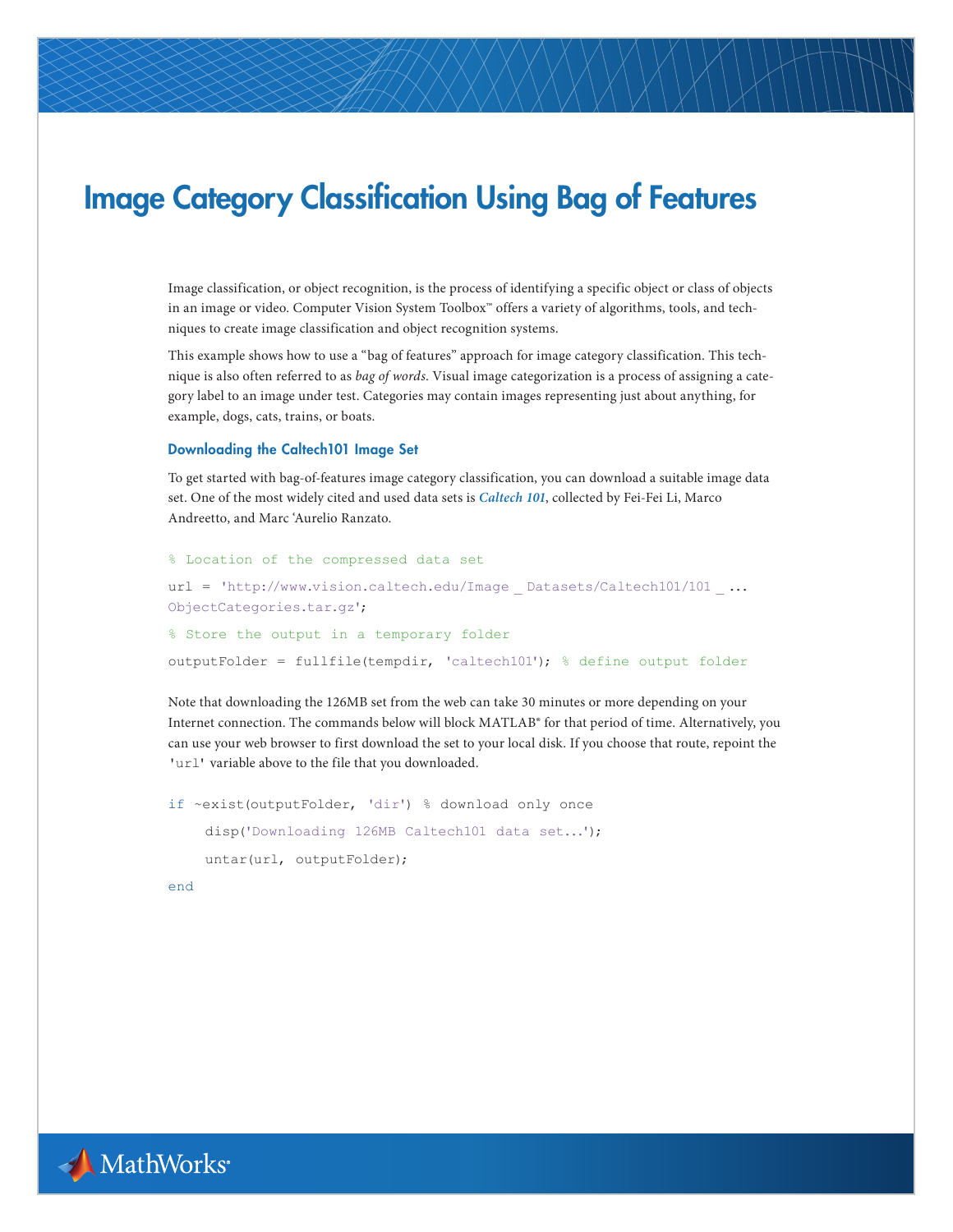# Loading the Image Sets

Instead of operating on the entire Caltech 101 set, which can be time consuming, you can use three categories: airplanes, ferry, and laptop. Note that for the bag-of-features approach to be effective, the majority of each image's area must be occupied by the subject of the category, for example, an object or a type of scene.

```
rootFolder = fullfile(outputFolder, '101 _ ObjectCategories');
```
Next, you can construct an array of image sets based on the following categories from Caltech 101: 'airplanes', 'ferry', and 'laptop'. To manage the data, you can use the imageSet class. Since imageSet operates on image file locations, and therefore does not load all the images into memory, it is safe to use on large image collections.

```
imgSets = [ imageSet(fullfile(rootFolder, 'airplanes')), ...
               imageSet(fullfile(rootFolder, 'ferry')), ...
               imageSet(fullfile(rootFolder, 'laptop')) ];
```
Each element of the imgSets variable now contains images associated with the particular category. You can easily inspect the number of images per category as well as category labels as shown below:

```
{ imgSets.Description } % display all labels on one line
[imgSets.Count] % show the corresponding count of images
ans = 
     'airplanes' 'ferry' 'laptop'
ans =
 800 67 81
```
Note that the labels were derived from directory names used to construct the image sets, but can be customized by manually setting the Description property of the imageSet object.

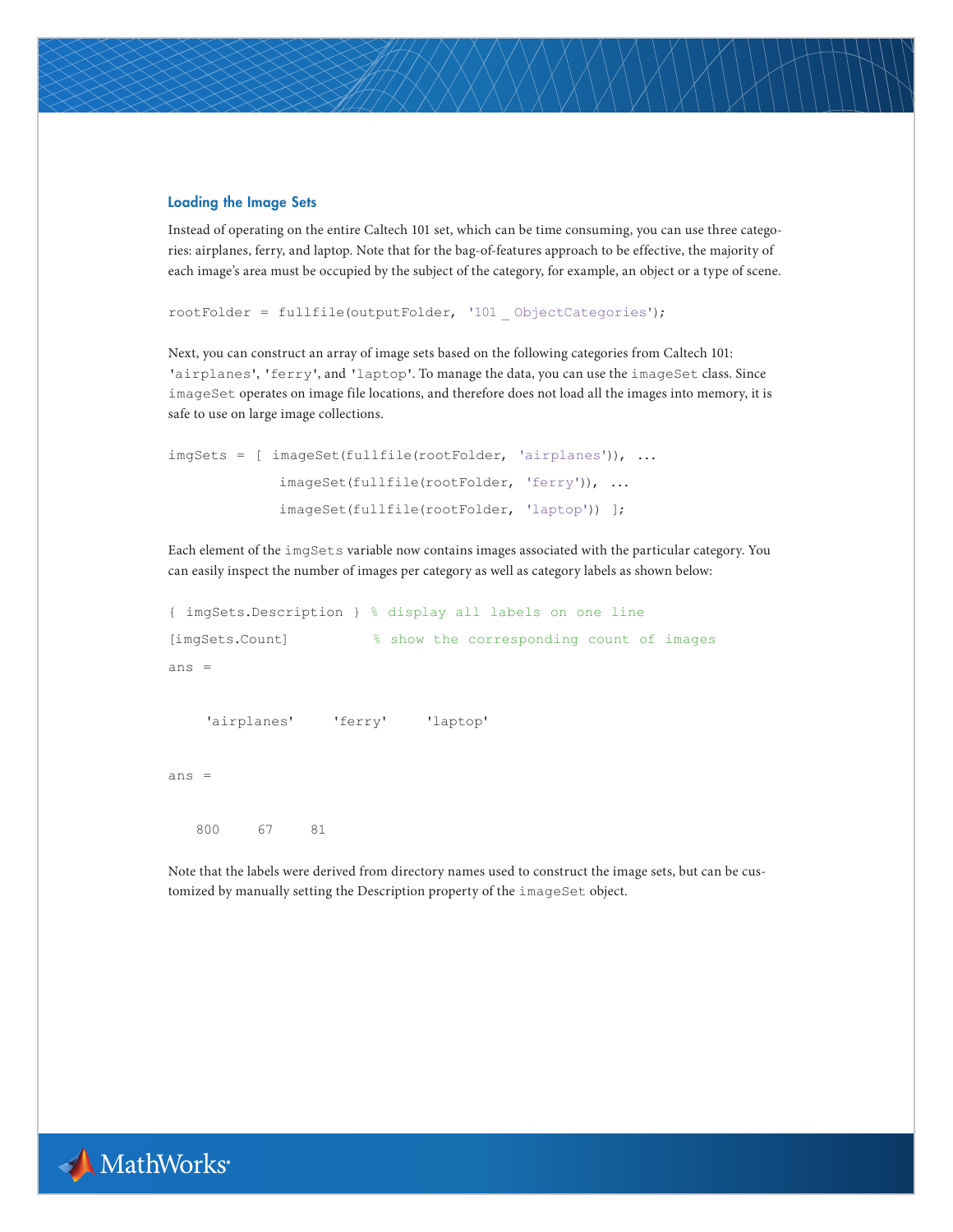# Preparing the Training and Validation Image Sets

imgSets contains an unequal number of images per category. You can adjust it to balance the number of images in the training set.

```
minSetCount = min([imgSets.Count]); % determine the smallest amount of
images in a category
```
% Use partition method to trim the set. imgSets = partition(imgSets, minSetCount, 'randomize');

% Notice that each set now has exactly the same number of images.

[imgSets.Count]

ans =

67 67 67

You can then separate the sets into training and validation data, using 30% of images from each set for the training data and the remainder, 70%, for the validation data. To avoid biasing the results, you can randomize the split.

[trainingSets, validationSets] = partition(imgSets, 0.3, 'randomize');

The above call returns two arrays of imageSet objects ready for training and validation tasks. Below, you can see example images from the three categories included in the training data.

|        | $airplanes = read(trainingSets(1),1);$ |
|--------|----------------------------------------|
| ferry  | $=$ read(trainingSets(2),1);           |
| laptop | $=$ read(trainingSets(3),1);           |

figure

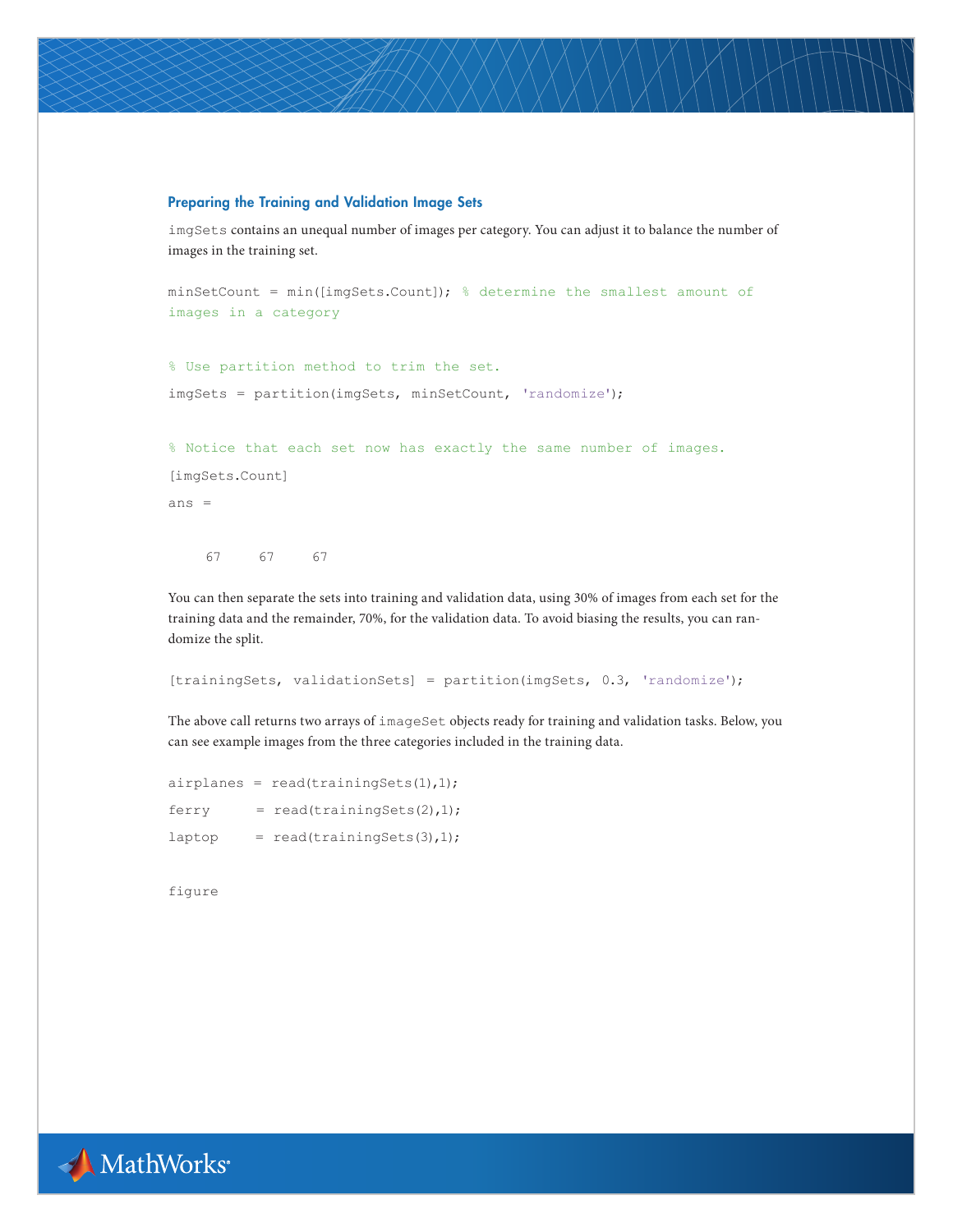$subplot(1,3,1);$ imshow(airplanes)  $subplot(1,3,2);$ imshow(ferry) subplot(1,3,3); imshow(laptop)



# Creating a Visual Vocabulary and Training an Image Category Classifier

The bag-of-words technique was adapted to computer vision from the world of natural language processing. Since images do not actually contain discrete words, you first construct a "vocabulary" of visual words by extracting feature descriptors from representative images of each category.

Feature extraction is a type of dimensionality reduction that efficiently represents interesting parts of an image as a compact feature vector. You can use a speeded-up robust features (SURF) detector to find interesting points in the images and encode information about the area around the points as a feature vector.

You can extract features based on a feature detector like SURF, or you can define a regularly spaced grid to extract feature descriptors. The grid method may lose fine-grained scale information, so it is best used onlyfor images that do not contain distinct features, such as an image containing scenery, like the beach. Using a SURF detector also provides greater scale invariance. By default, the algorithm runs the 'grid' method.



*Extracting visual words from training images.*

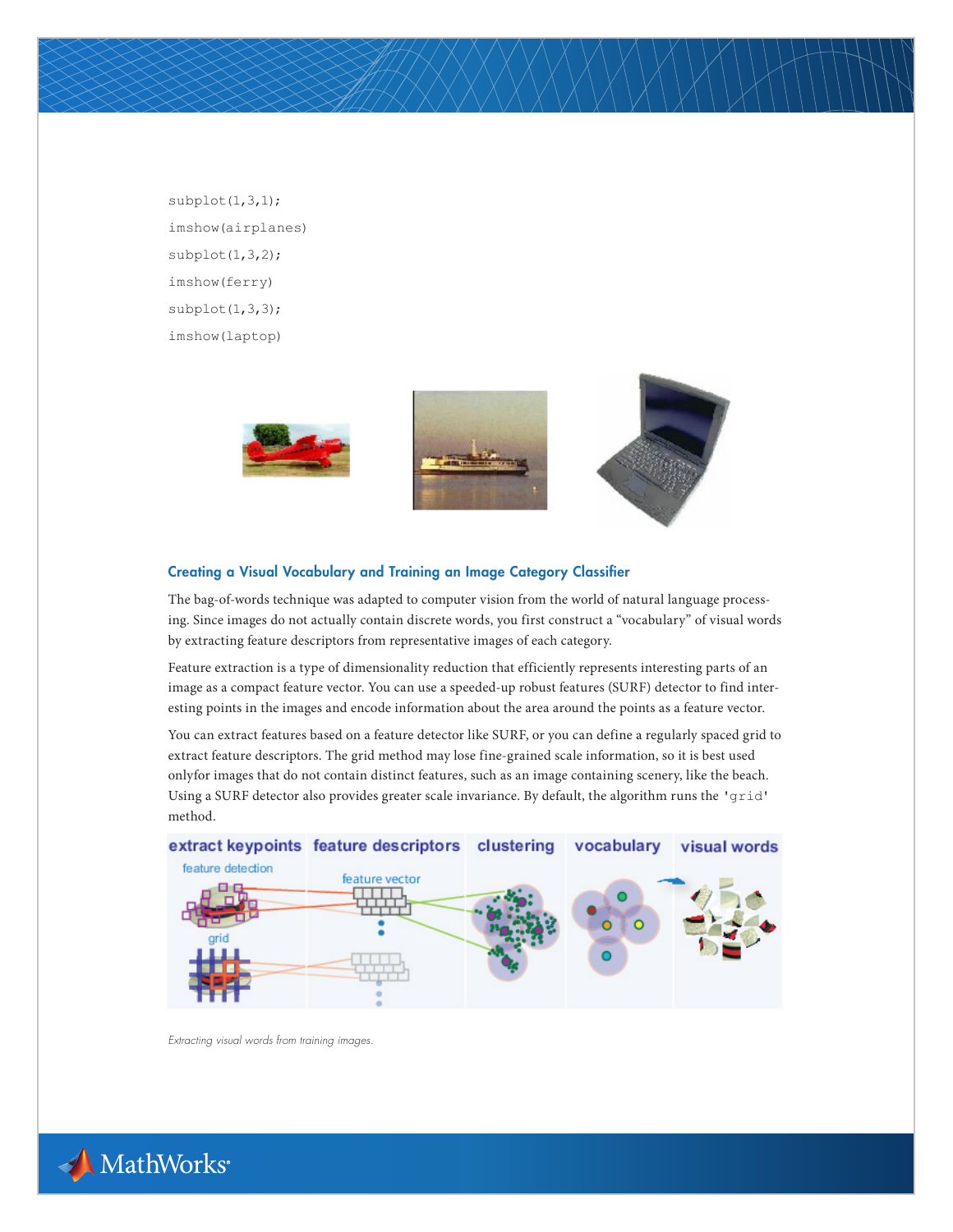This is accomplished with a single call to the bagOfFeatures function, which:

- 1. Extracts SURF features from all images in all image categories
- 2. Constructs the visual vocabulary by reducing the number of features through quantization of feature space using K-means clustering

bag = bagOfFeatures(trainingSets);

Creating Bag-Of-Features from 3 image sets.

--------------------------------------------

- \* Image set 1: airplanes.
- \* Image set 2: ferry.
- \* Image set 3: laptop.

\* Selecting feature point locations using the Grid method.

\* Extracting SURF features from the selected feature point locations.

\*\* The GridStep is [8 8] and the BlockWidth is [32 64 96 128].

\* Extracting features from 20 images in image set 1...done. Extracted 81684 features.

\* Extracting features from 20 images in image set 2...done. Extracted 70832 features.

\* Extracting features from 20 images in image set 3...done. Extracted 98344 features.

\* Keeping 80 percent of the strongest features from each image set.

\* Balancing the number of features across all image sets to improve clustering. \*\* Image set 2 has the least number of strongest features: 56666.

\*\* Using the strongest 56666 features from each of the other image sets.

\* Using K-Means clustering to create a 500 word visual vocabulary.

\* Number of features : 169998

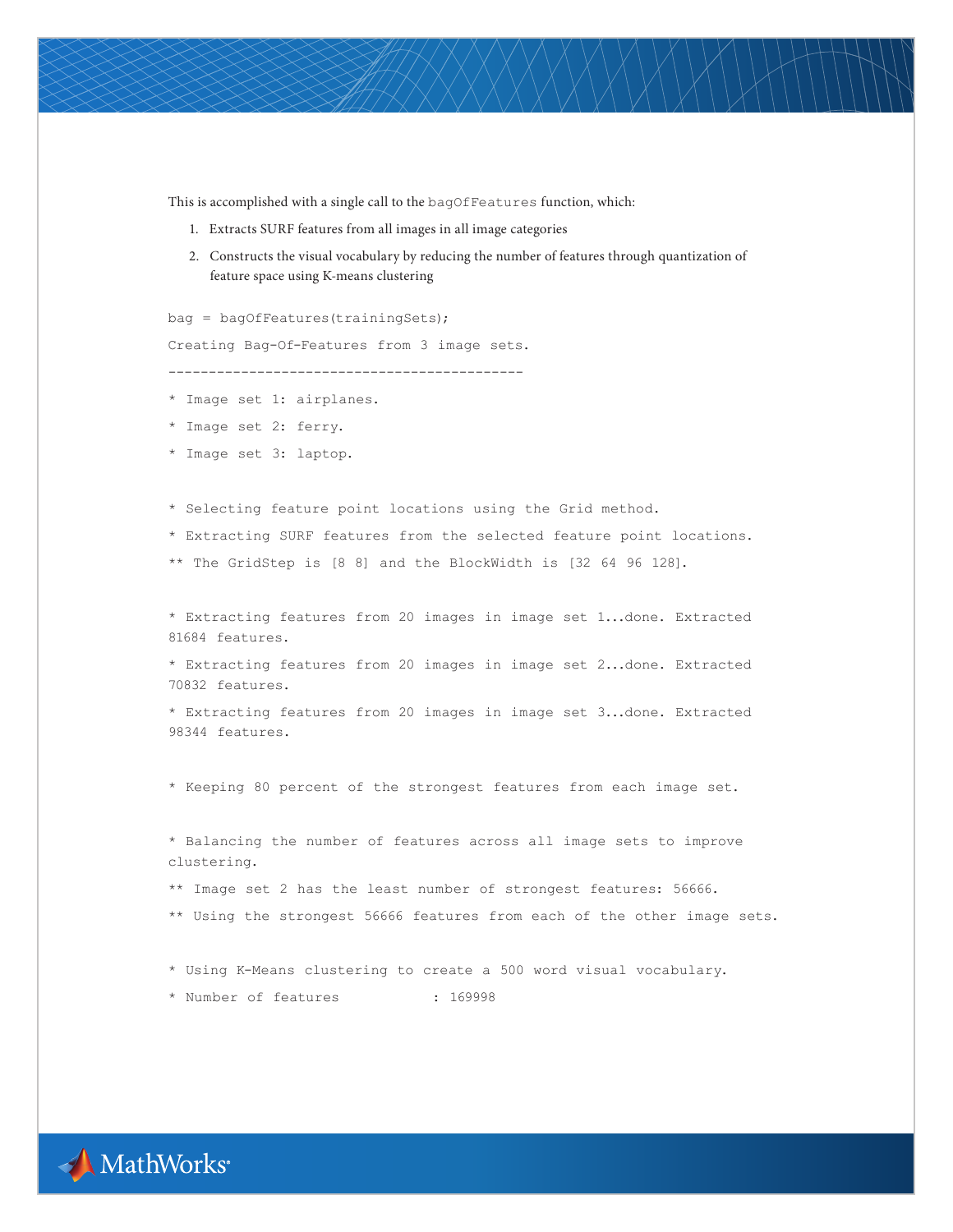\* Number of clusters (K) : 500

```
* Initializing cluster centers...100.00%.
```

```
* Clustering...completed 31/100 iterations (~0.42 seconds/iteration)...con-
verged in 31 iterations.
```
\* Finished creating Bag-Of-Features

Additionally, the bagOfFeatures object provides an encode method for counting the visual word occurrences in an image. It produced a histogram that becomes a new and reduced representation of an image.

```
img = read(imgSets(1), 1);
featureVector = encode(bag, img);
```
% Plot the histogram of visual word occurrences figure bar(featureVector) title('Visual word occurrences') xlabel('Visual word index') ylabel('Frequency of occurrence')

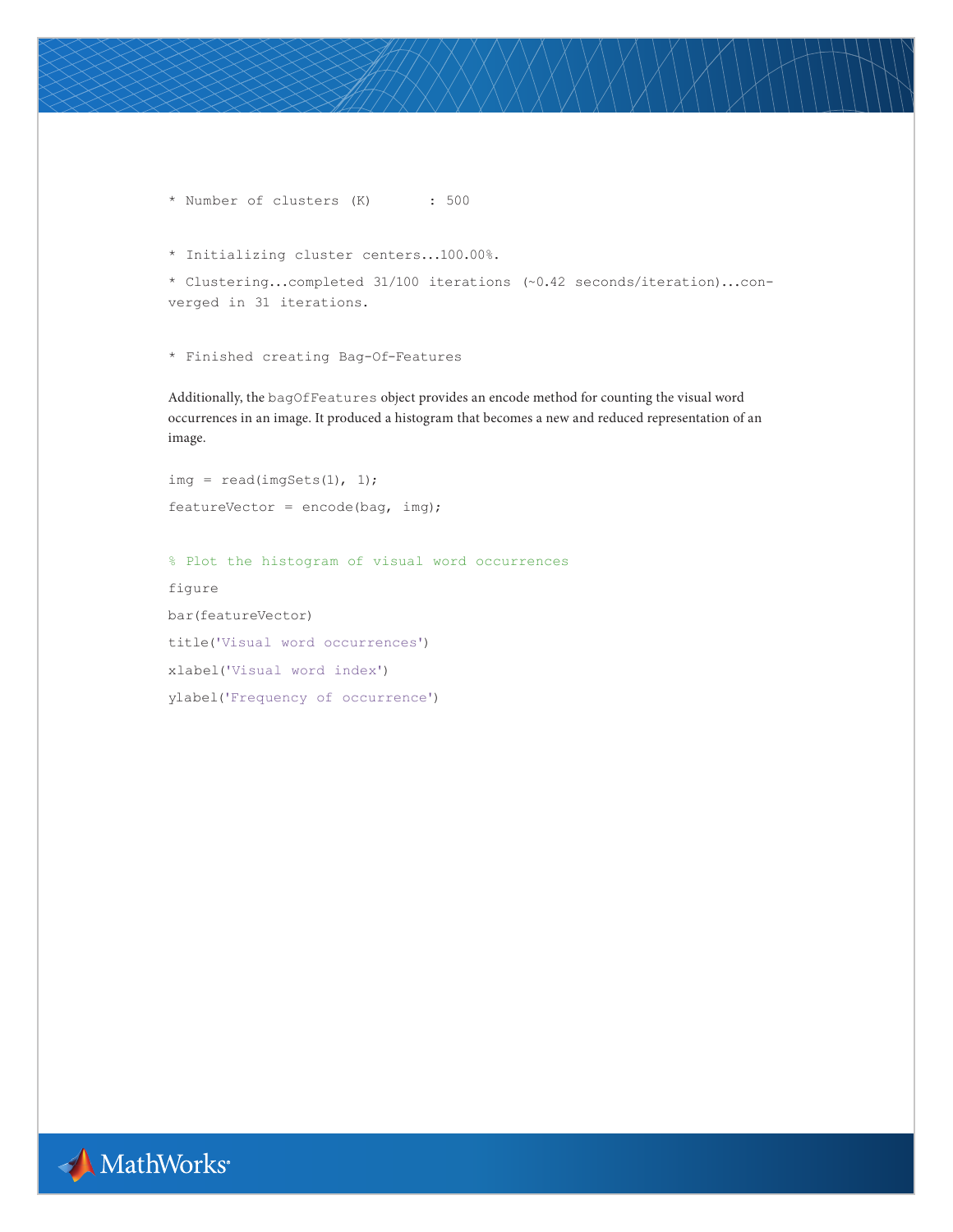

This histogram forms the basis for training a classifier and for the actual image classification. In essence, it encodes an image into a feature vector.

Encoded training images from each category are fed into a classifier training process invoked by the trainImageCategoryClassifier function. Note that this function relies on the multiclass linear SVM classifier from Statistics and Machine Learning Toolbox™.

```
categoryClassifier = trainImageCategoryClassifier(trainingSets, bag);
Training an image category classifier for 3 categories.
--------------------------------------------------------
* Category 1: airplanes
* Category 2: ferry
* Category 3: laptop
* Encoding features for category 1...done.
* Encoding features for category 2...done.
* Encoding features for category 3...done.
```
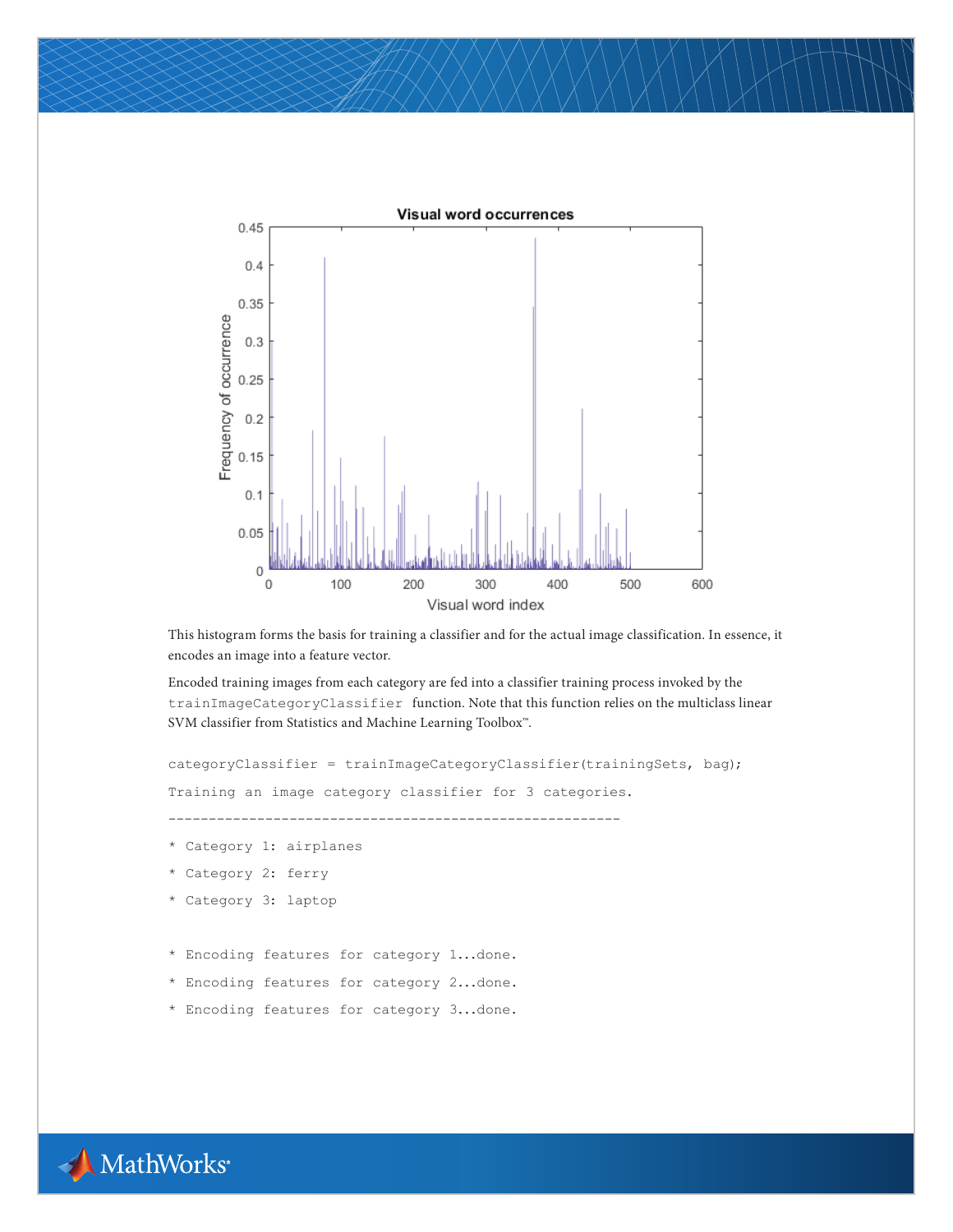\* Finished training the category classifier. Use evaluate to test the classifier on a test set.

The above function utilizes the encode method of the input bag object to formulate feature vectors representing each image category from the trainingSets array of imageSet objects.

# Evaluating Classifier Performance

Now that you have a trained classifier, categoryClassifier, you can evaluate it. First, test it with the training set, which should produce a near-perfect confusion matrix, that is, with ones on the diagonal.

```
confMatrix = evaluate(categoryClassifier, trainingSets);
Evaluating image category classifier for 3 categories.
   -------------------------------------------------------
```
- \* Category 1: airplanes
- \* Category 2: ferry
- \* Category 3: laptop
- \* Evaluating 20 images from category 1...done.
- \* Evaluating 20 images from category 2...done.
- \* Evaluating 20 images from category 3...done.
- \* Finished evaluating all the test sets.
- \* The confusion matrix for this test set is:

#### PREDICTED

| KNOWN     | airplanes | ferry | laptop |  |
|-----------|-----------|-------|--------|--|
|           |           |       |        |  |
| airplanes | 0.90      | 0.10  | 0.00   |  |
| ferry     | 0.00      | 1.00  | 0.00   |  |
| laptop    | 0.00      | 0.00  | 1.00   |  |

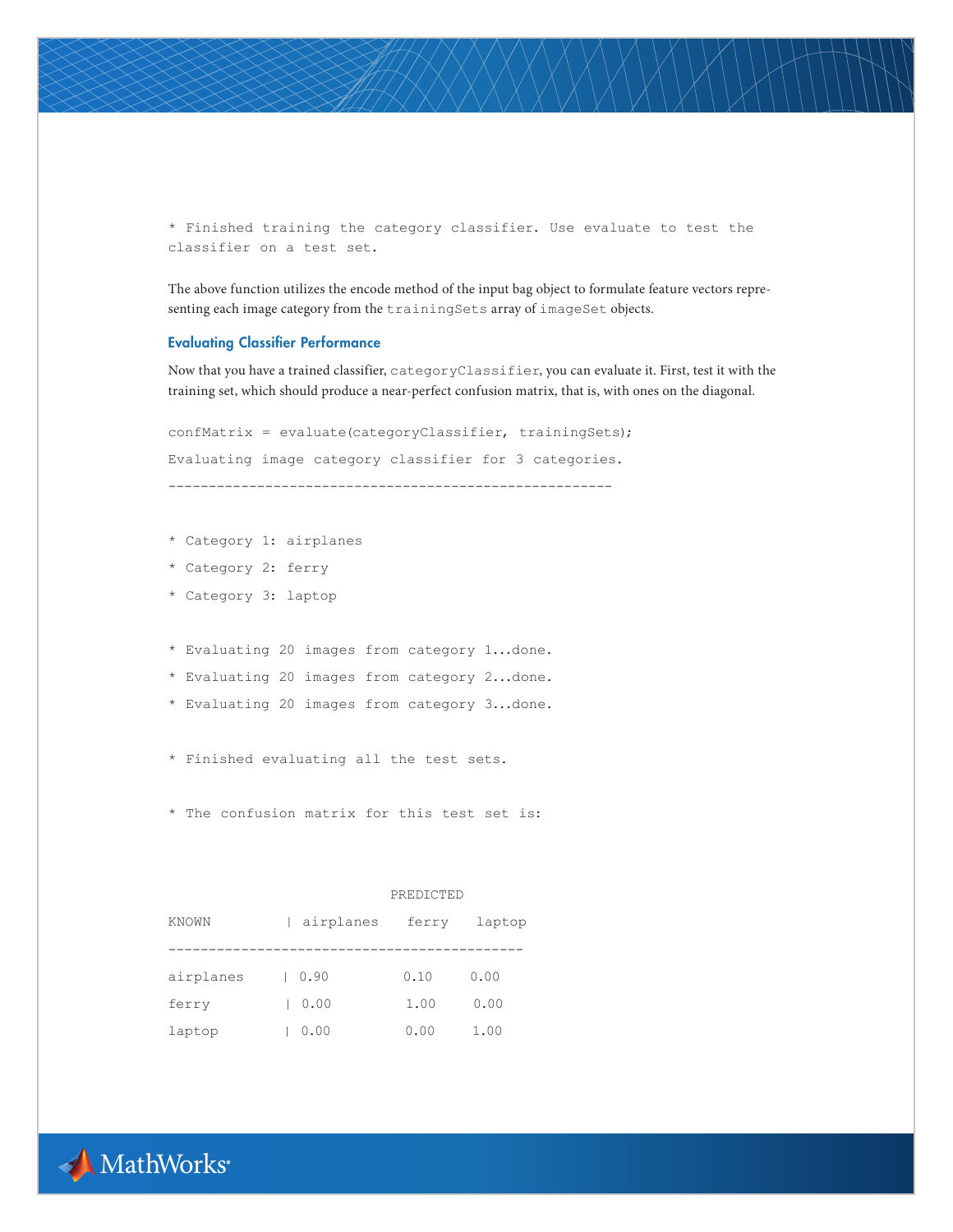\* Average Accuracy is 0.97.

Next, you can evaluate the classifier on the validationSet, which was not used during the training. By default, the evaluate function returns the confusion matrix, which is a good initial indicator of how well the classifier is performing.

confMatrix = evaluate(categoryClassifier, validationSets);

% Compute average accuracy mean(diag(confMatrix)); Evaluating image category classifier for 3 categories. -------------------------------------------------------

- \* Category 1: airplanes
- \* Category 2: ferry
- \* Category 3: laptop
- \* Evaluating 47 images from category 1...done.
- \* Evaluating 47 images from category 2...done.
- \* Evaluating 47 images from category 3...done.
- \* Finished evaluating all the test sets.
- \* The confusion matrix for this test set is:

PREDICTED

| KNOWN     |      | airplanes<br>ferry | laptop |  |
|-----------|------|--------------------|--------|--|
|           |      |                    |        |  |
| airplanes | 0.77 | 0.15               | 0.09   |  |
| ferry     | 0.04 | 0.91               | 0.04   |  |
| laptop    | 0.09 | 0.00               | 0.91   |  |